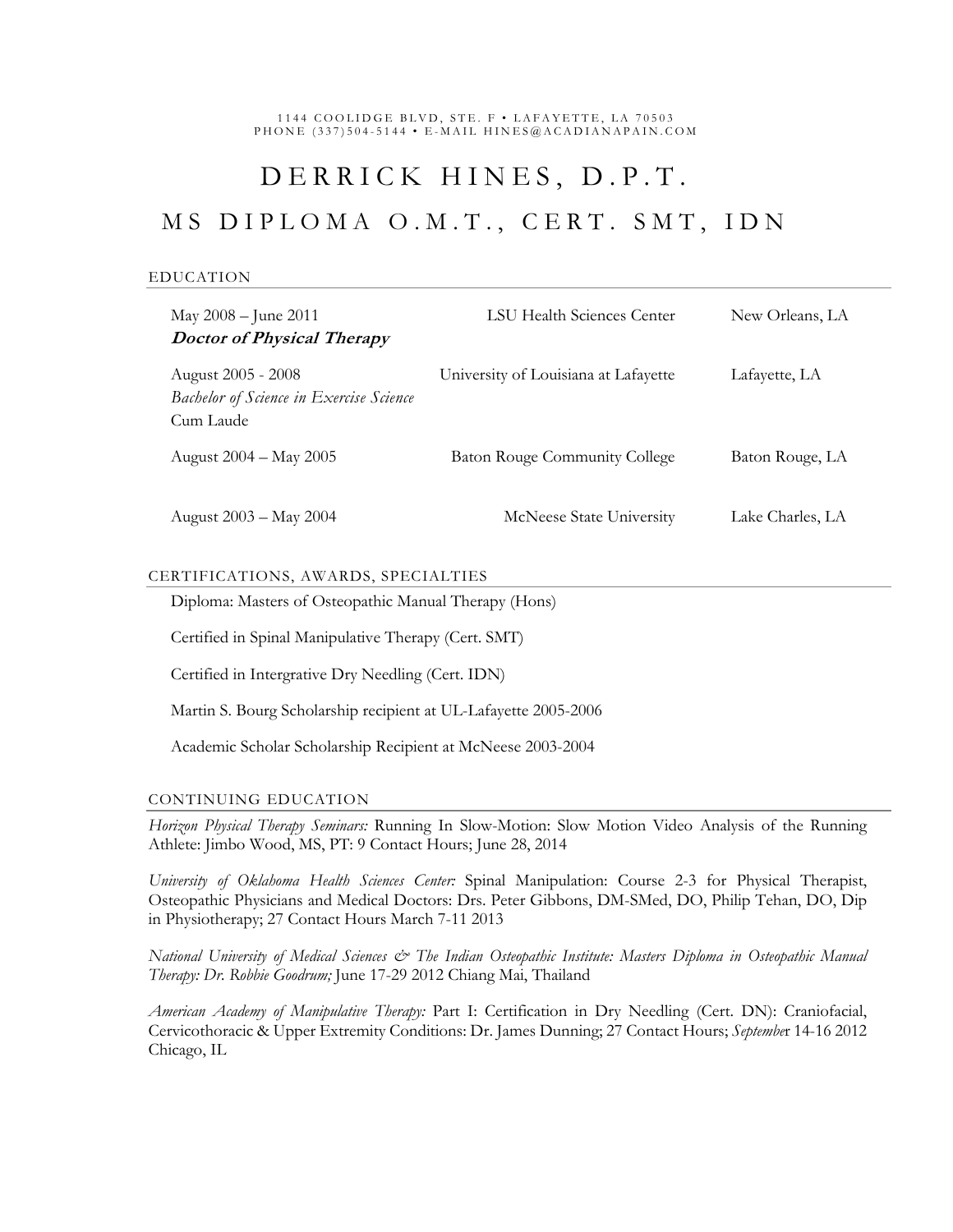*American Dry Needling Institute:* Dry Needling: Advanced Sports and Trauma: Dr. Yun-Tao Ma; 27 Contact Hours; December 7-9 2012 Boulder, CO

*American Academy of Manipulative Therapy:* Part IV: Certification in Spinal Manipulative Therapy (Cert. SMT): Comprehensive Oral, Practical &Written Exam: Dr. James Dunning; 15 Contact Hours; *Decemb*er 9-10 2011 Atlanta, GA

*American Academy of Manipulative Therapy:* Part II: Cervicothoracic Dysfunction & Cervicogenic Headaches: Diagnosis & Management with HVLA Thrust Manipulation & Exercise: Dr. James Dunning; 15 Contact Hours; August 20-21 2011 Chicago, IL

The Upper Cervical Spine in Headaches, Dizziness and Pain: Dr. Frank Gargano, 15 Contact Hours, April 9- 10 2011, Hammond, LA

Current Concepts in the Management of Ankle & Foot: Robert Mangine; 15 Contact Hours, February 12-13 2011 Denver, CO

*American Dry Needling Institute:* Integrative Systemic Dry Needling: Pain Management: Dr. Yun-Tao Ma; 27 Contact Hours; January 14-16 2011 Boulder, CO

*The Future of Physical Therapy:* How A New Practice Act Could Affect Your Career; David Morris, Alabama PTA, 2 Contact Hours; December 9, 2010 Auburn, AL

*American Academy of Manipulative Therapy:* Part III: Lumbar and Sacroiliac Dysfunction: Diagnosis & Management with HVLA Thrust Manipulation & Exercise: Dr. James Dunning; 15 Contact Hours; November 12-13 2010 Columbia, SC

*American Academy of Manipulative Therapy:* High Velocity Low Amplitude Thrust: Cervical, Thoracic, Lumbar, SIJ: Dr. James Dunning 15 Contact Hours; August 14-15 2010 Houston TX

Manual Therapy for the Cervical Facilitated Segment in Shoulder Dysfunction: Dr. Jim Rivard, PT, MOMT, DMT, OCS, FAAOMPT 12 contact hours; March 20-22, 2009 Lafayette, LA

Industrial Safety and Rehabilitation Institute: Pre-placement Screening WorkSaver Program; July 14, 2007 New Orleans, LA

#### WORK EXPERIENCE

| October 2013 – Present | Acadiana Pain & Performance Rehab | Lafayette, LA |
|------------------------|-----------------------------------|---------------|
| Owner and Founder      |                                   |               |

 Providing cutting edge pain rehab, performance training, holistic care and research in physical and pain therapy

### 2011 – 2012 **Coastal Health Institute** *DIRECTOR of REHAB*

 Coastal Health Institute, Foley, AL Pain Rehab, Pain Management, Sports Medicine, Aquatic Rehab, Vestibular Rehab

| March 2007 – April 2008 | <b>Orthopedic &amp; Sports Physical Therapy</b> | Lafayette, LA |
|-------------------------|-------------------------------------------------|---------------|
| Exercise Specialist     |                                                 |               |